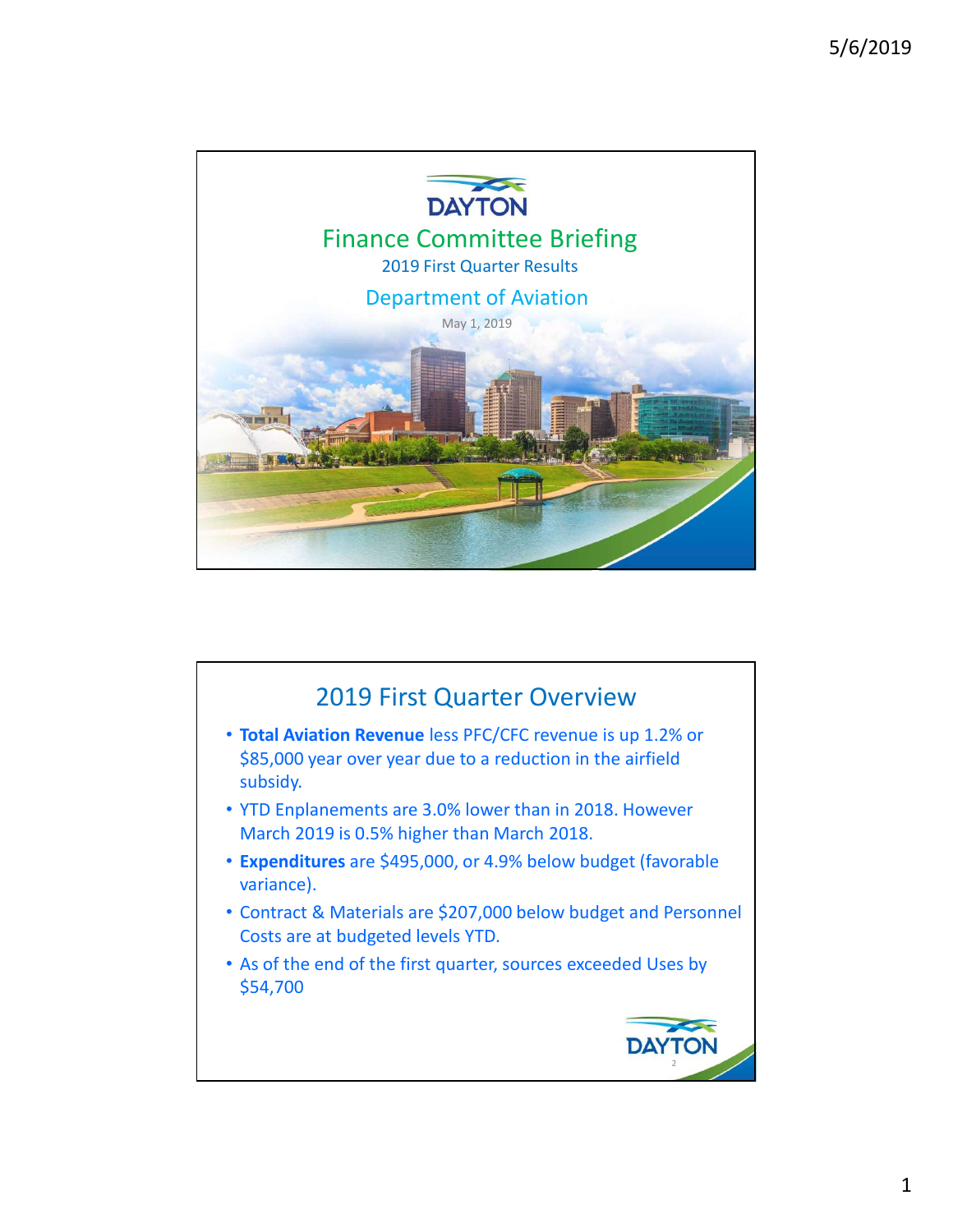|                                                                                                                                                                                                                        | <b>2019 First Quarter Overview</b> |                    |               |                            |                    |                |                         |                           |                     |
|------------------------------------------------------------------------------------------------------------------------------------------------------------------------------------------------------------------------|------------------------------------|--------------------|---------------|----------------------------|--------------------|----------------|-------------------------|---------------------------|---------------------|
|                                                                                                                                                                                                                        |                                    |                    | (In Millions) | <b>Budget</b>              | <b>Budget</b>      | 2018           |                         |                           |                     |
|                                                                                                                                                                                                                        | 2019 Original 2019 YTD             |                    | 2019          | Variance                   | Variance           | <b>YTD</b>     | 2019                    | $'18 - 19$                | $'18-'19$           |
| <b>Revenues &amp; Other Sources</b>                                                                                                                                                                                    | <b>Budget</b>                      |                    |               | Budget Actuals Fav/(Unfav) | Fav/(Unfav)        |                | Actuals Actuals \$ Chg. |                           | % Chg.              |
| Airline Revenue                                                                                                                                                                                                        | 8.8<br>9.8                         | $2.1\,$<br>$2.5\,$ | 2.1<br>2.5    | 0.0<br>(0.0)               | 2.2%               | 2.1<br>$2.5\,$ | $2.1\,$<br>$2.5\,$      | 0.1<br>(0.1)              | 4.0%                |
| Parking<br>Rental Car Concession                                                                                                                                                                                       | 3.0                                | 0.7                | 0.7           | (0.0)                      | $-0.6%$<br>$-5.1%$ | $0.8\,$        | 0.7                     | (0.1)                     | $-2.5%$<br>$-12.2%$ |
| Concessions                                                                                                                                                                                                            | $1.7$                              | $0.4\,$            | 0.4           | (0.0)                      | $-2.9%$            | 0.4            | $0.4\,$                 | (0.0)                     | $-3.6%$             |
| Other Non-Airline Revenue                                                                                                                                                                                              | $4.8\,$                            | 1.4                | $1.5\,$       | $0.1\,$                    | 6.1%               | 1.3            | $1.5\,$                 | 0.2                       | 18.9%               |
| Interest and Other Revenue                                                                                                                                                                                             | 0.4                                | 0.1                | 0.1           | 0.0                        | 16.8%              | 0.1            | 0.1                     | 0.0                       | 47.7%               |
| Non-Airline Revenue                                                                                                                                                                                                    | 19.5                               | 5.1                | $5.2\,$       | $0.0\,$                    | 0.7%               | 5.1            | 5.2                     | 0.1                       | 1.9%                |
| PFC and CFC Transfer                                                                                                                                                                                                   | 5.2                                | $2.5\,$            | 2.4           | (0.0)                      | $-1.2%$            | 2.4            | $2.4\,$                 | 0.0                       | 0.7%                |
| <b>Total Revenue</b>                                                                                                                                                                                                   | 33.5                               | 9.7                | 9.8           | 0.1                        | 0.6%               | 9.6            | 9.8                     | 0.2                       | 2.1%                |
| Use of Fund Balance                                                                                                                                                                                                    | 1.8                                | 0.9                | $\sim$        | (0.9)                      | $-100.0%$          |                | $\overline{a}$          | $\overline{a}$            | 0.0%                |
| <b>Total Sources</b>                                                                                                                                                                                                   | 35.4                               | $10.6\,$           | 9.8           | (0.8)                      | $-8.0%$            | $9.6\,$        | $9.8\,$                 | $0.2\,$                   | 2.1%                |
|                                                                                                                                                                                                                        |                                    |                    |               |                            |                    |                |                         |                           |                     |
|                                                                                                                                                                                                                        |                                    | 3.8                | 3.8           | (0.0)                      | $-0.1%$            | 3.8            | 3.8                     | 0.0                       | 0.6%                |
| <b>Expenditures &amp; Other Uses</b>                                                                                                                                                                                   |                                    |                    | 3.5           | 0.2                        | 5.7%               | 3.9            | 3.5                     | (0.4)                     | $-11.2%$            |
| Personnel                                                                                                                                                                                                              | 14.2<br>12.8                       |                    |               |                            |                    |                |                         |                           |                     |
| Contracts, Materials & Other Use<br>Capital Equipment                                                                                                                                                                  | 0.3                                | 3.7<br>0.0         | 0.0           | (0.0)                      | $-12.9%$           | 0.0            | $0.0\,$                 | (0.0)                     | $-36.6%$            |
| Capital Projects                                                                                                                                                                                                       | 0.9                                | 0.9                | 0.9           | $\sim$                     | 0.0%               | 0.9            | 0.9                     | (0.0)                     | $-2.0%$             |
| Debt Service - Interest                                                                                                                                                                                                | 3.5                                | $0.8\,$            | $0.8\,$       | $0.0\,$                    | 3.8%               | $0.8\,$        | $0.8\,$                 | (0.1)                     | $-6.8%$             |
| Debt Service - Principal                                                                                                                                                                                               | 3.7                                | 1.0                | 0.8           | 0.3                        | 25.5%              | 0.7            | $0.8\,$                 | 0.1                       | 11.9%               |
| <b>Total Uses</b>                                                                                                                                                                                                      | 35.4                               | $10.2$             | 9.7           | 0.5                        | 4.9%               | 10.1           | 9.7                     | (0.4)                     | $-4.1%$             |
| <b>Excess/(Shortfall) of Sources</b>                                                                                                                                                                                   |                                    |                    |               |                            |                    |                |                         |                           |                     |
| over Uses                                                                                                                                                                                                              | $0.0\,$                            | 0.4                | 0.1           |                            |                    | (0.6)          | $0.1\,$                 |                           |                     |
| Notes:                                                                                                                                                                                                                 |                                    |                    |               |                            |                    |                |                         |                           |                     |
| 1. Amounts may not sum due to rounding.                                                                                                                                                                                |                                    |                    |               |                            |                    |                |                         |                           |                     |
| 2. 2019 Budget includes adopted budget only and does not include prior year's encumbrances.<br>3. Actuals include exp. against current year appropriation and against prior year's appropriation that carried forward. |                                    |                    |               |                            |                    |                |                         | $\ensuremath{\mathsf{3}}$ |                     |

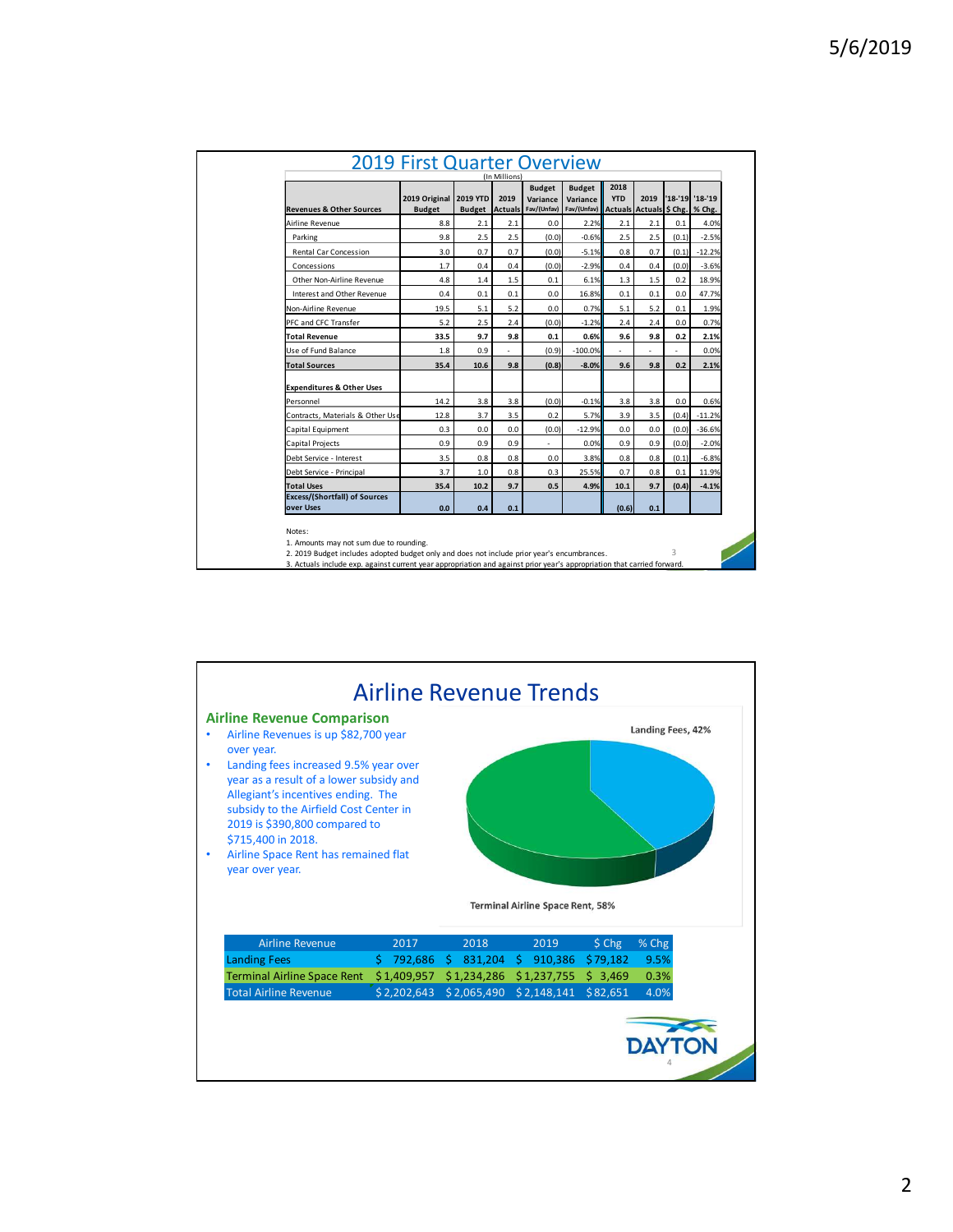

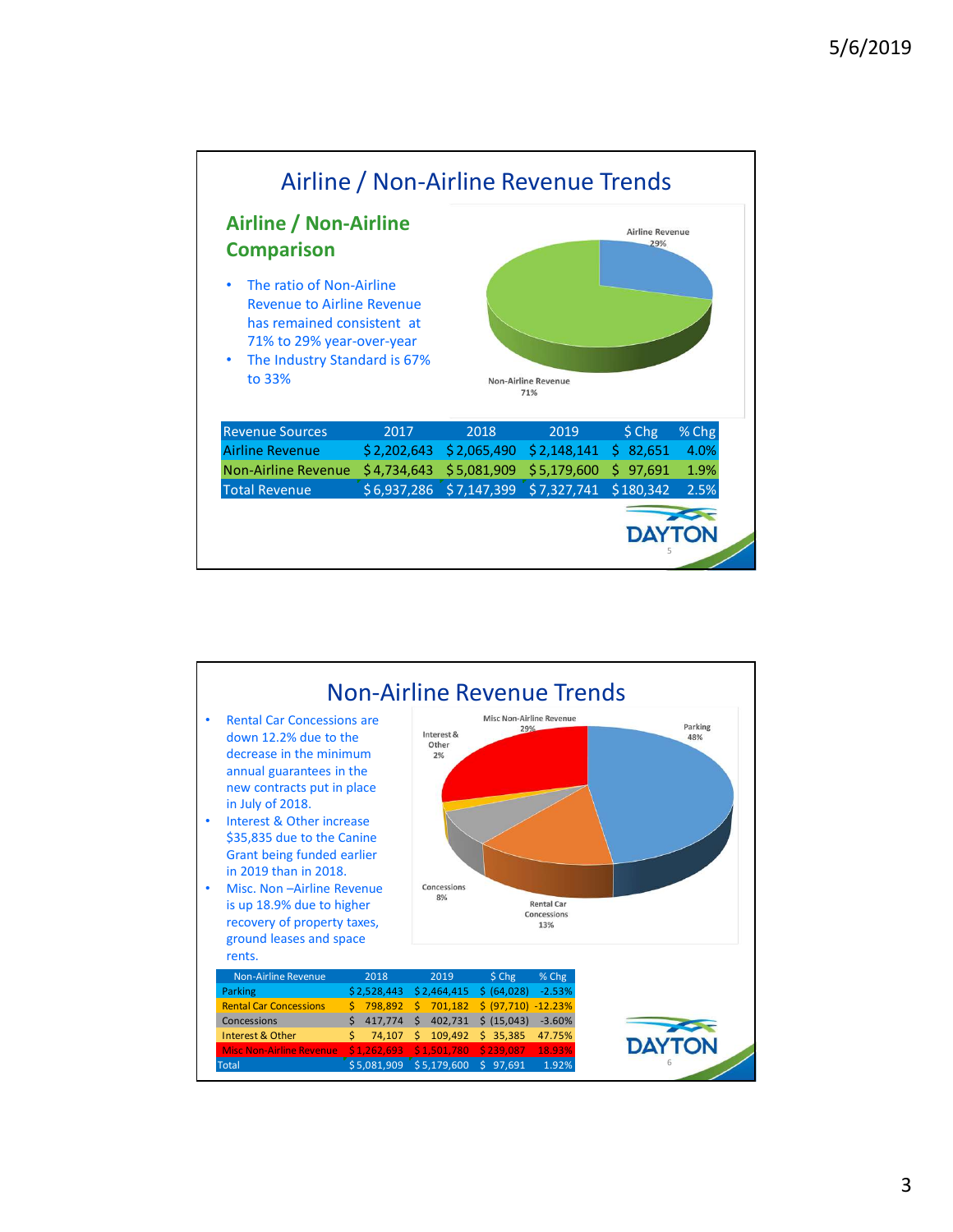|                                     |                                                                                                                                                                                                  |                                                                           |                                           |                                                                                                    | <b>Expenditure Trends</b>                                                                        |                                                                                                  |                                                                                     |                                                                               |
|-------------------------------------|--------------------------------------------------------------------------------------------------------------------------------------------------------------------------------------------------|---------------------------------------------------------------------------|-------------------------------------------|----------------------------------------------------------------------------------------------------|--------------------------------------------------------------------------------------------------|--------------------------------------------------------------------------------------------------|-------------------------------------------------------------------------------------|-------------------------------------------------------------------------------|
| <b>Personnel Costs</b>              |                                                                                                                                                                                                  |                                                                           |                                           |                                                                                                    |                                                                                                  |                                                                                                  |                                                                                     |                                                                               |
| budget.                             | • Personnel is flat compared to 2018,<br>with the exception of the higher<br>Insurance costs resulting from the<br>August increase in the transfer rate.<br>• Personnel is \$3,700 or 0.1% under |                                                                           |                                           | Personnel<br>Wages<br>Fringes<br><b>H.S.A.</b><br>Insurance<br>Overtime<br>Pension<br><b>Total</b> | <b>YTD 2018</b><br>2,268,796<br>170,157<br>298,500<br>397,964<br>245,621<br>388,028<br>3,769,067 | <b>YTD 2019</b><br>2,237,922<br>155,225<br>295,500<br>473,180<br>244,887<br>386,049<br>3,792,764 | \$ Chg<br>(30, 874)<br>(14, 932)<br>(3,000)<br>75,216<br>(734)<br>(1,979)<br>23,697 | % Chg<br>$-1.4%$<br>$-8.8%$<br>$-1.0%$<br>18.9%<br>$-0.3%$<br>$-0.5%$<br>0.6% |
| <b>Month</b><br>January<br>February | 2018<br><b>Cumulative</b><br>Spend<br>1,474,474<br>2,554,331<br>3,769,067                                                                                                                        | 2019<br><b>Cumulative</b><br>Spend<br>1,445,777<br>2,548,885<br>3,792,764 | \$ Chg<br>(28, 697)<br>(5, 446)<br>23,697 | % Chg<br>$-1.9%$<br>$-0.2%$<br>0.6%                                                                |                                                                                                  |                                                                                                  |                                                                                     |                                                                               |

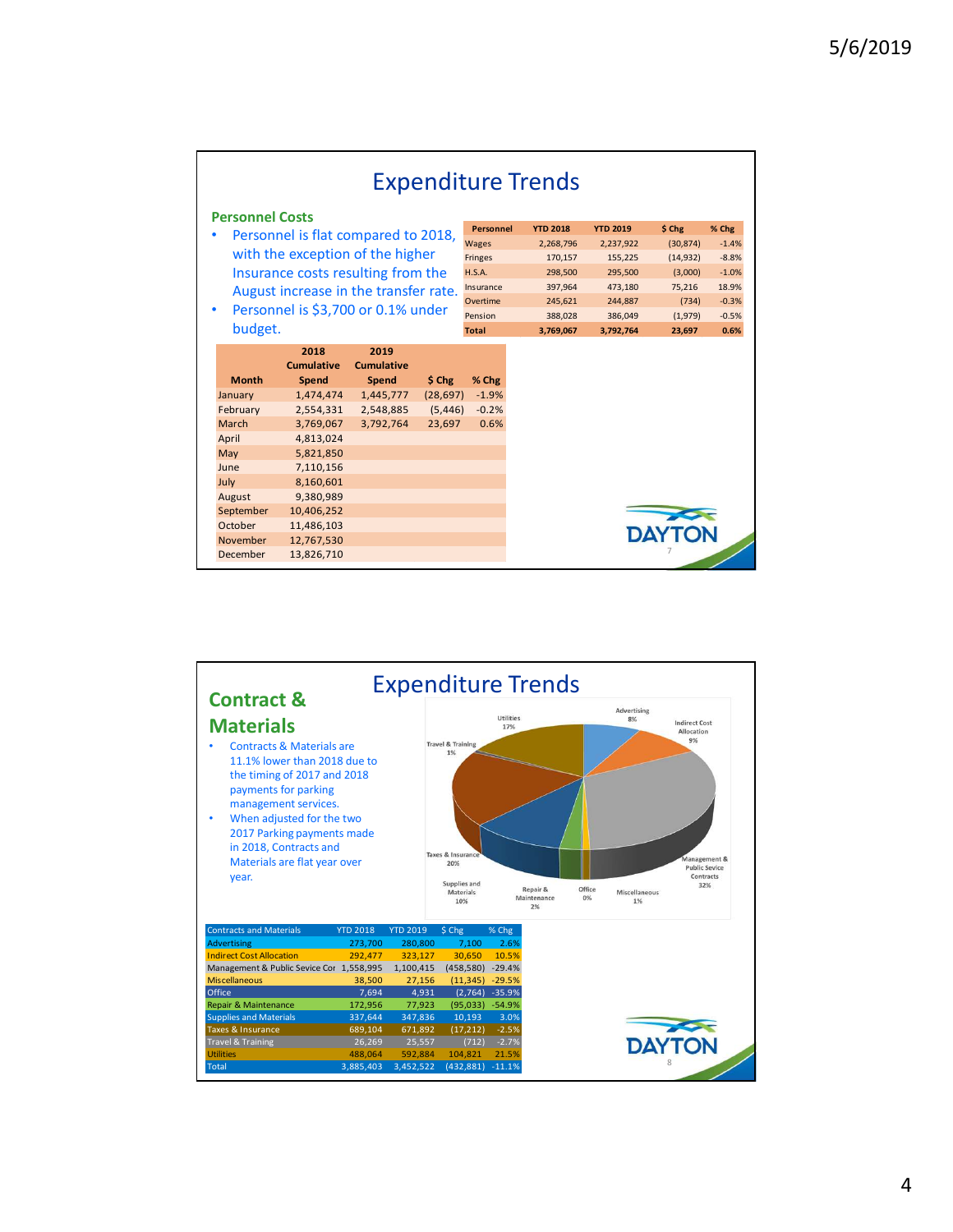